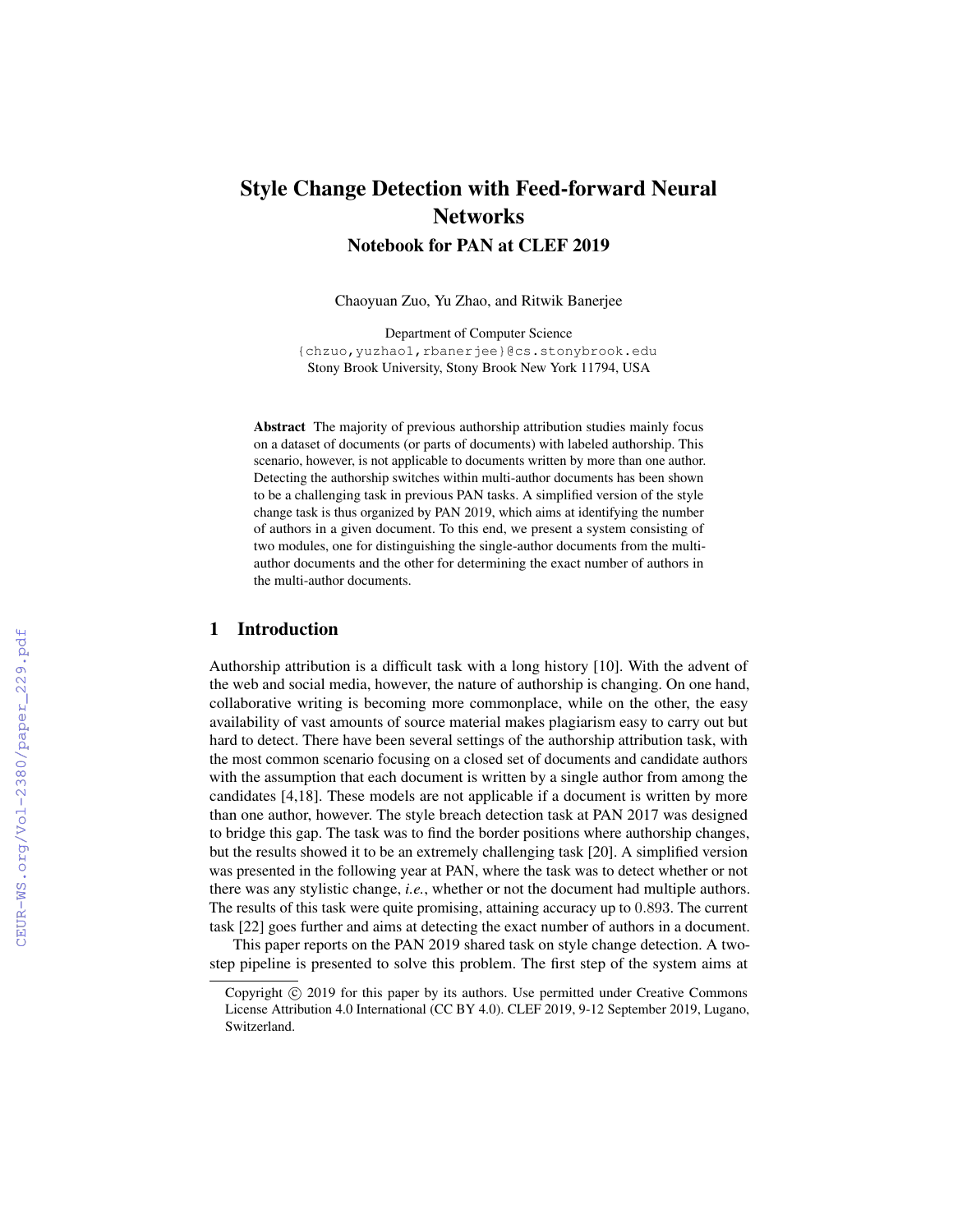distinguishing multi-author documents from the documents with a single author, and the second identifies the exact number of authors within the multi-author document. The evaluation results of this task suggest that automated detection of writing style change remains a challenging task.

# 2 Related Work

Earlier research in author profiling worked under the assumption that each article has exactly one author [18] where authorship attribution could largely be done on the basis of lexical, syntactic, and semantic features [2,14]. Documents may have multiple authors, however. For instance, in collaborative work, different sections may be written by different authors. The stylistic cues linking authors to text can be used to partition a document into stylistic clusters, thus providing insight into the number of authors of a document, and who those authors might be. This is known as the author diarization problem, an important component of which is to identify the number of authors within a document.

Prior research on the author diarization task at PAN-2016 [19] indicates that capturing stylometric changes is perhaps the most promising approach on author clustering within documents [9,16]. The text is split into sentences, and features including word frequency, selected part-of-speech (POS) tag counts, and average word length are calculated for each sentence. The K-means clustering algorithm is applied to generate clusters based on the distances computed with these features [16]. The style breach detection task at PAN-2017 [20] is to find the exact position of authorship changing with a document. Here, too, the three submissions extract shallow stylometric features like character  $n$ grams, word frequency, function words and punctuation. Such features are explored at the level of sentences [6,12] as well as paragraphs [5]. The similarity between the consecutive objects is then evaluated to detect a change of authorship.

Given the evident difficulty of author diarization, PAN-2018 presented a simpler binary classification task of identifying whether or not a document was written by a single author. Going beyond typical stylometric features [7,13], several other approaches were explored. The winning submission by Zlatkova et al. [23] split each document into three segments of equal length and use several classifiers to obtain the final results. Hosseinia and Mukherjee [3] relied solely on grammatical structures and lexical features where each sentence was represented by a collection of features extracted from its parse tree. This representation was provided as input to two recurrent neural networks in the original or reversed order of the sentences of the document, respectively. Multiple similarity measures were then computed the difference between the two network representations, yielding the final binary classification. Another approach was taken by Schaetti [15], based on a character embedding layer used in a convolutional neural network.

## 3 Style Change Detection

This paper is the result of our participation in the 'Style Change Detection' taks as part of PAN at CLEF 2019. The task is defined as follows: *Given a document, determine whether it contains style changes or not, i.e., if it was written by a single or multiple*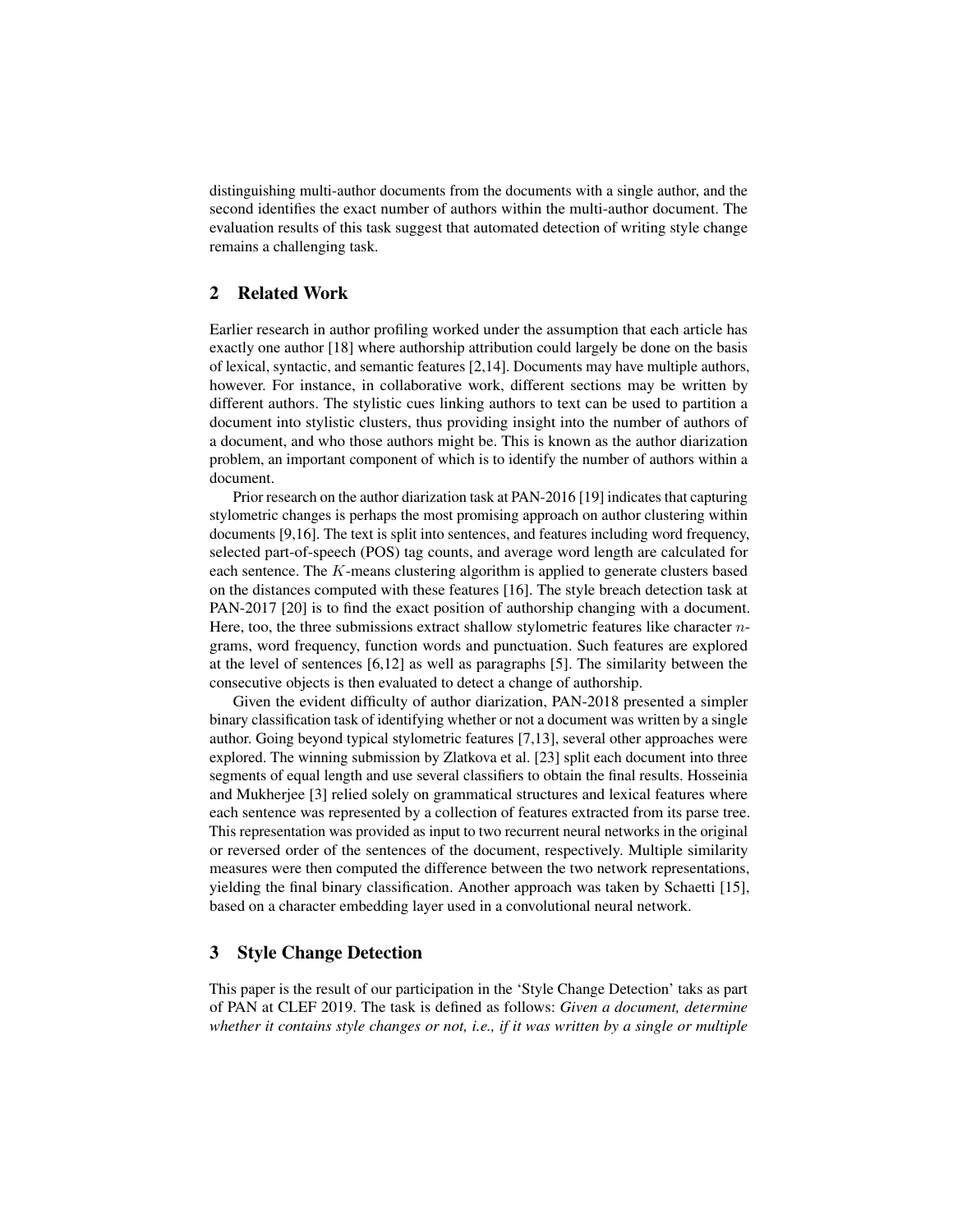*authors. If it is written by more than one author, determine the number of involved collaborators.* As is evident from the task definition, an individual author is implicitly associated with a particular style of writing. Earlier PAN tasks have shown that complete author diarization is a particularly difficult problem [19,20]. As such, this task sets the relatively modest goal of detecting the number of authors in each document, omitting author attribution. The task definition lends itself naturally to a two-step pipeline process: (i) binary classification to determine whether a document has a single author or multiple authors, and (ii) if a document has multiple authors (as determined by the first step), identify how many. Next, we present the details of the data used in this work and the evaluation framework.

*Data:* Each document in the dataset for this task is a post (or a concatenation of multiple posts) from StackExchange<sup>1</sup>. The training set comprises 2,546 documents, and a separate validation set of 1,272 documents is also provided. For each document, the gold-standard labels

| <b>Table 1.</b> Distribution of the number of authors of |
|----------------------------------------------------------|
| the documents in the dataset                             |

| # authors                                |  | $2 \sqrt{3}$ | $\Delta$ | $\overline{\phantom{a}}$ |
|------------------------------------------|--|--------------|----------|--------------------------|
| # docs in training 1273 325 313 328 307  |  |              |          |                          |
| # docs in validation 636 179 152 160 145 |  |              |          |                          |

are provided in the form of (i) the number of authors, and (ii) annotations marking who authored exactly which portions of the document. Exactly half of the training documents have a single author. The remaining half have a nearly uniform distribution over the number of authors, ranging from 2 to 5 authors. This is shown in Table 1.The test set has the same size as the validation set, but has been provided without any labels, *i.e.*, no information about where within a document authorship switched, or how many authors are there for a given document.

*Evaluation:* In this task, the performance of a model is evaluated by combining (i) the accuracy, which serves as a measurement for the binary classification of single against multiple authorship, with (ii) the *ordinal classification index* (OCI) [1], which measures the error of predicting the number of authors for documents with multiple authors. Thus, the final rank  $r$  that captures both is the arithmetic mean of the accuracy and the inverted OCI is given by

$$
r = \frac{1}{2} \left( \text{accuracy} + (1 - \text{OCI}) \right) \tag{1}
$$

To evaluate the submission, the participants are asked to submit the created software for this task through a virtual machine in TIRA [11], a web platform that supports software submission for shared tasks.

## 4 Methodology

Given the evaluation framework, which consists of combining two independent measurement, we build a system that treats them separately by applying a two-step pipeline. Th first step separartes single-author from multi-author documents, and the second step

<sup>1</sup> https://stackexchange.com/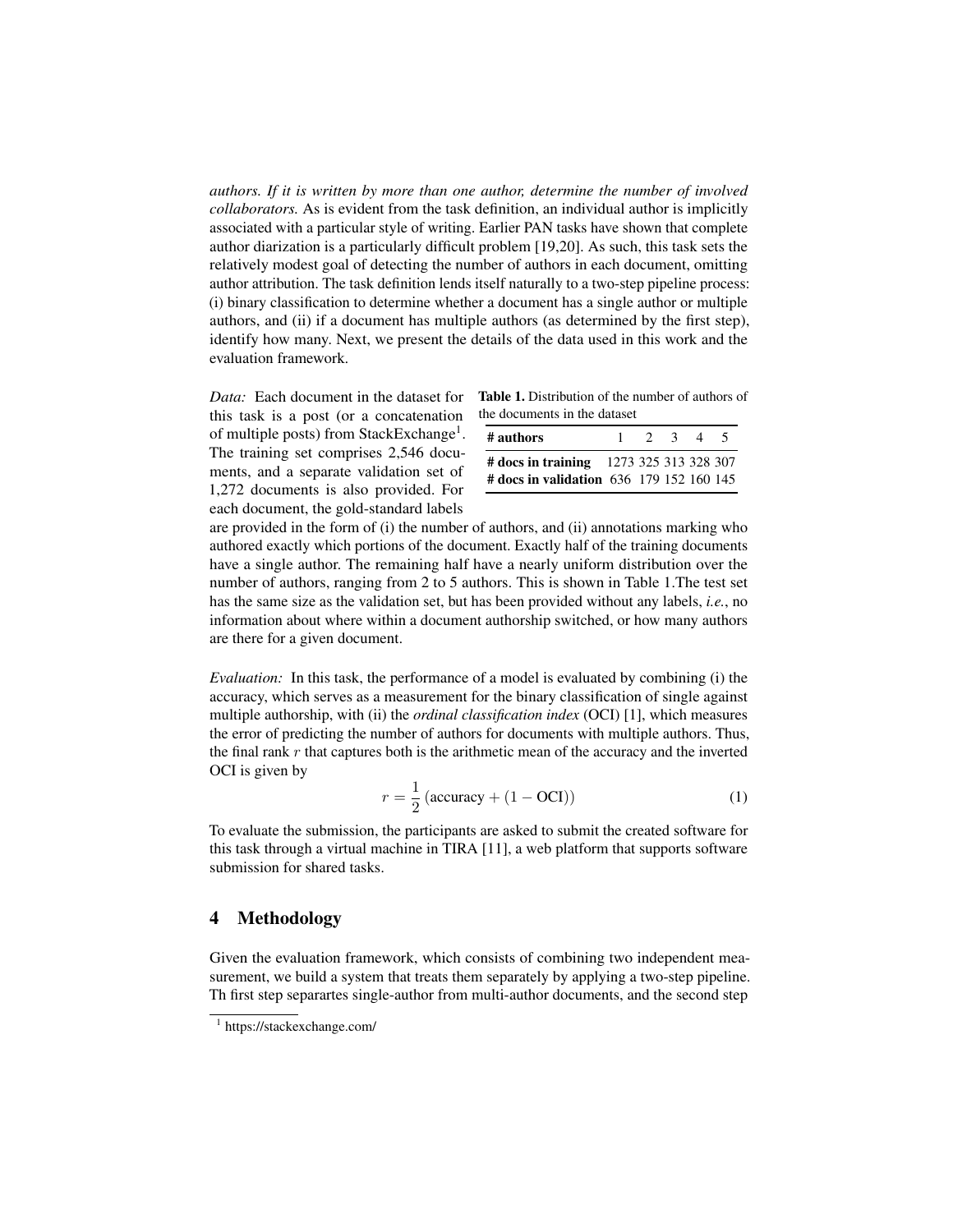

Figure 1. Overview of our system

identifies the number of authors in multi-author documents, In our approach, we divide the whole document into several segments, and cluster the segments based on writing style. The objective is to have the number of clusters be equal to the the number of authors in the document. Figure 1 illustrates this process<sup>2</sup>.

Data preprocessing: About 1% of the documents in the dataset are in Spanish instead of English. Since it is difficult to extract features and build models for them separately within the scope of this task, we randomly assign the number of authors (ranging from 1 to 5) for these documents. For the rest, we filter out some frequent phrases that carry little or no linguistic relevance. These are typically *URL* or technical specifications like "OSX 10.11.2".

Binary classification of documents (single vs multiple authors): Here we describe how we identify whether a document is authored by one person or not. We treat all documents with multiple authors as one category, and build binary classifiers for separating them from documents with a single author. We use  $Keras<sup>3</sup>$  to implement this. Each documents is first tokenized and then converted into a term-document matrix where each word is encoded with its term-frequency inverse-document-frequency (TF-IDF) score. Further, we set the maximum number of words to keep as 40,000. Only the most common 40,000 words on the dataset are used, based on word frequency.

This classification is along the lines of the PAN-2018 task. Given the success of non-linear neural networks in that task (e.g., Zlatkova et al. [23]), we decide to adopt a neural network as well. We use a simple feedforward neural network as the classifier, with the term-document matrix being used as the input. The network has only one hidden layer with 128 units and a softmax output layer with two nodes for the binary classification. For activation, we use the sigmoid function since it achieved better results when compared to rectified linear units (ReLU) on validation, and for optimization we

<sup>2</sup> The implementation is available at https://github.com/chzuo/PAN\_2019.

<sup>3</sup> https://keras.io/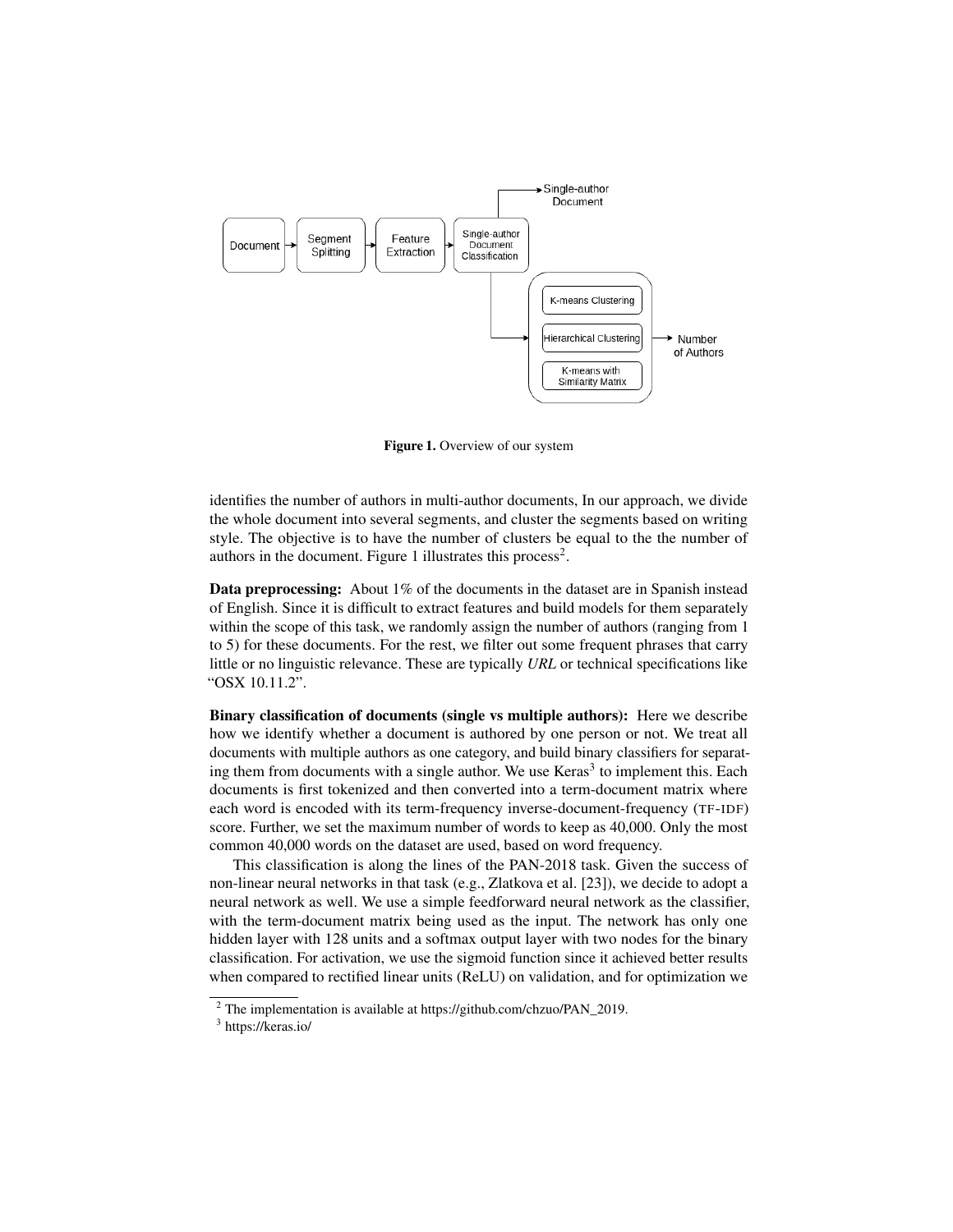use Adam [8]. To avoid overfitting, we use dropout [17] with the probability value set to  $p = 0.5$ .

Detecting the number of authors in multi-author documents: Our key idea for this step is to divide the whole document into several parts and then cluster them to groups. Since some documents are poorly structured (*e.g.), upon tokenizing using the NLTK tokenizer, some documents yield more than 200 sentences*, we divide each document into paragraph-level segments instead of sentences. Further, upon studying the test and validation sets, we notice that almost all authorship changes happen near an empty line or newline symbol, based on the observation that half of the switches happen after an empty line while 80% of the writing by new authors starts after the newline symbols. Thus, to divide a document into segments, firstly the empty line is used to separate the segments, and if we can get more than 15 segments in the document after splitting, we then use these segments for the next clustering step, otherwise, we use the newline symbol for splitting segments in the text and use that results for the next step. In general, using the newline symbol results in more segments than using an empty line. Finally, segments with less than 20 tokens are discarded.

Feature Extraction: Then the feature extraction module is conducted on each segment after splitting. Following the feature design of the winning submission of PAN-2018 [23], we use the following features:

- *Token and POS distribution features.* This includes the distribution of token length in the segment, the distribution of POS-tags in the segment, the number of sentences in the segment, the number of each special character and punctuation in the segment. The special characters included are '#', '\$', '%', '&', '\*', '@', parentheses and the forward and backward slashes.
- *Contracted word forms.* Writers may have their own preferences about the usage of contractions like "I'll" instead of "I will" or "I'm" instead of "I am". Thus, we maintain two lists, one containing the original words and the other containing their corresponding contracted forms. We count the total number of occurrences of the words in each list and use these two number as the feature.
- *British/American English spelling*. We use a list of spelling variations<sup>4</sup>, and encode this feature as the number of occurrence of variant spellings in a single segment.
- *Function word frequencies.* We combine the list of function words from NLTK and the list used by Zlatkova et al. [23], and encode the frequency of each function words as additional features.
- *Readability*. We use Textstat<sup>5</sup> to obtain the Flesch reading ease score, SMOG grade, Flesch-Kincaid grade, Coleman-Liau index, automated readability index, Dale-Chall readability score, Linsear Write readability metric, Gunning-Fog index, and the number of difficult words in the text. We use all the above measures of readability and keep them as separate features.

Further, we also use the TF-IDF scores of the words in each segment, as are calculated for the creation of the term-document matrix earlier.

<sup>4</sup> https://en.wikipedia.org/wiki/Wikipedia:List\_of\_spelling\_variants (Accessed May 2019).

<sup>5</sup> https://github.com/shivam5992/textstat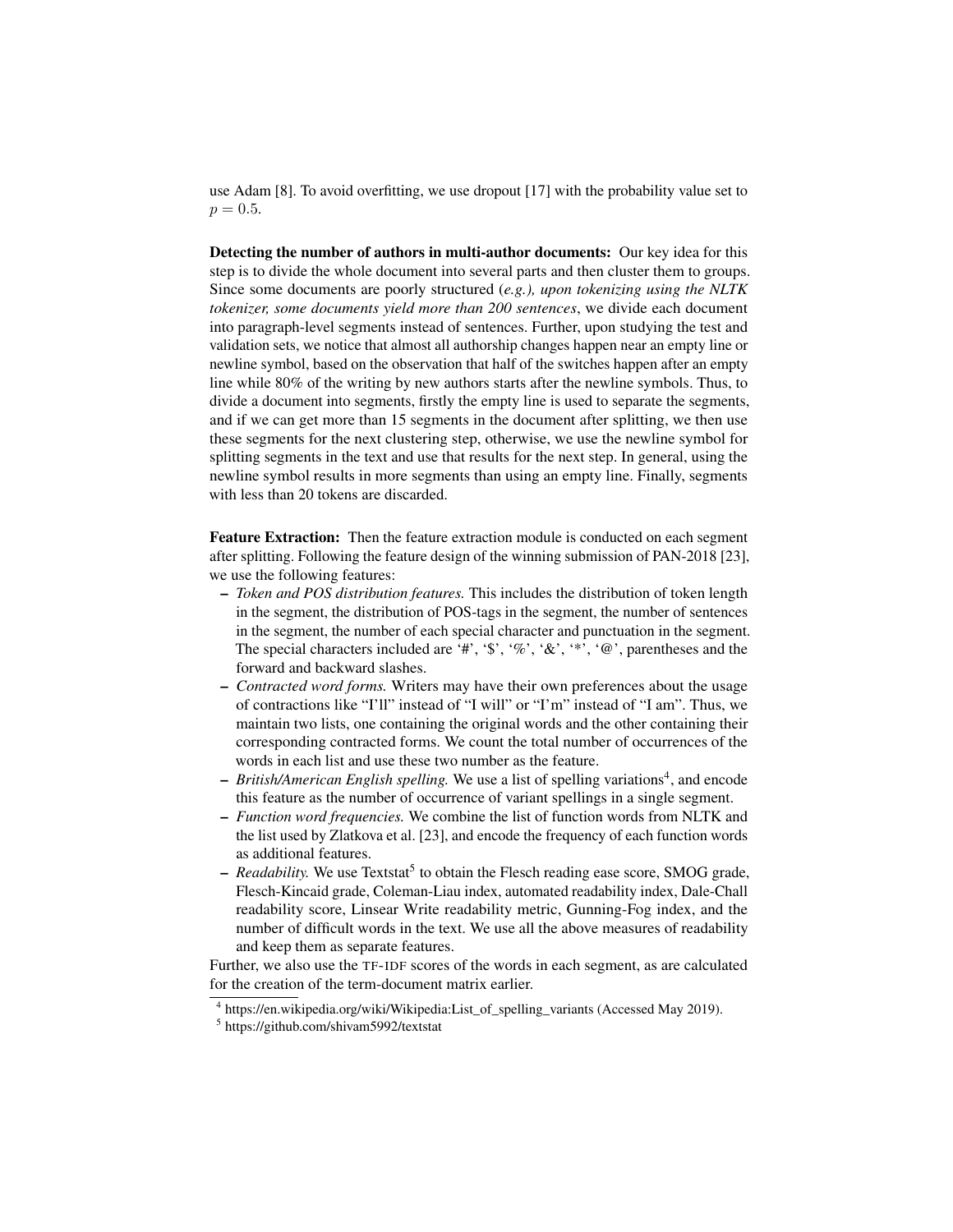Segment Clustering: To cluster the segments into groups, we build an ensemble system of different algorithms on various combinations of features. It consists of three models: (i) the K-means clustering where each segment is represented as a bag-of-words vector with TF-IDF encoding, (ii) hierarchical clustering with all the rest of the features mentioned in the above section, and (iii) a feedforward neural network classifier to detect the similarity between segments and create the similarity matrix for all the segments using the output of the NN. Then we use  $K$ -means clustering with silhouette analysis to determine the number of clusters in this similarity matrix. The three models share the same weight when determining the final results of the number of authors.

K*-means clustering:* For each document, all the segments are represented as a bagof-words vector with TF-IDF encoding. We use the scikit-learn <sup>6</sup> tool to implement the K-means clustering for these segments. The silhouette analysis is then used to select the number (ranging from 2 to 5) of best clusters.

*Hierarchical clustering:* The hierarchical clustering algorithm is used to group the segments in each document. We use the extracted features for clustering except for the TF-IDF encoding. The tool we use for the implementation of hierarchical clustering is the SciPy<sup>7</sup>. We use the Ward's minimum variance method [21] for computing the distance between the nodes . Once the distance between nodes has been calculated, the linkage function is used for paring the objects that are close to the binary clusters (clusters consisting of two objects), and it links the newly formed clusters to each other to create bigger clusters based on the distance information until all the nodes are linked in a hierarchical tree. The distance information of each clustering step in this tree can be used as the cutoff argument to determine the number of clusters. Moreover, the inconsistent coefficient for each link in the hierarchical clustering tree can be used for determining the number of clusters as well. It is calculated by comparing the height of a link with the average height of other links at the same cluster hierarchy. The lower the coefficient, the smaller the difference between the object with those around it.

The number of clusters for each document, however, is hard to determine, as there are no methods to set a universal cut-off value for all documents. Thus, we build a feedforward neural network with one hidden layer consisting of 20 units. The input vector with the dimension as 50 is created for each document, using the distance and inconsistency value for the last 25 clustering step on a linkage matrix. If the number of segments is less than 25 in the document, we add zeros to the start of the vectors to increase its length to 50. The output target of the NN classifier is the number of authors in the document. A softmax layer with 4 output nodes is added. We use the ReLU for activation function and Adam for stochastic optimization, as well as the dropout with  $p = 0.5$ .

We train the network on all the documents with more than two authors in the training and validation set. During the test phase, only the documents that get categorized as multi-author documents after the first step of our process (*i.e.*, the binary classification) is sent as the input to the NN model for prediction.

<sup>6</sup> https://scikit-learn.org/stable/

<sup>7</sup> https://www.scipy.org/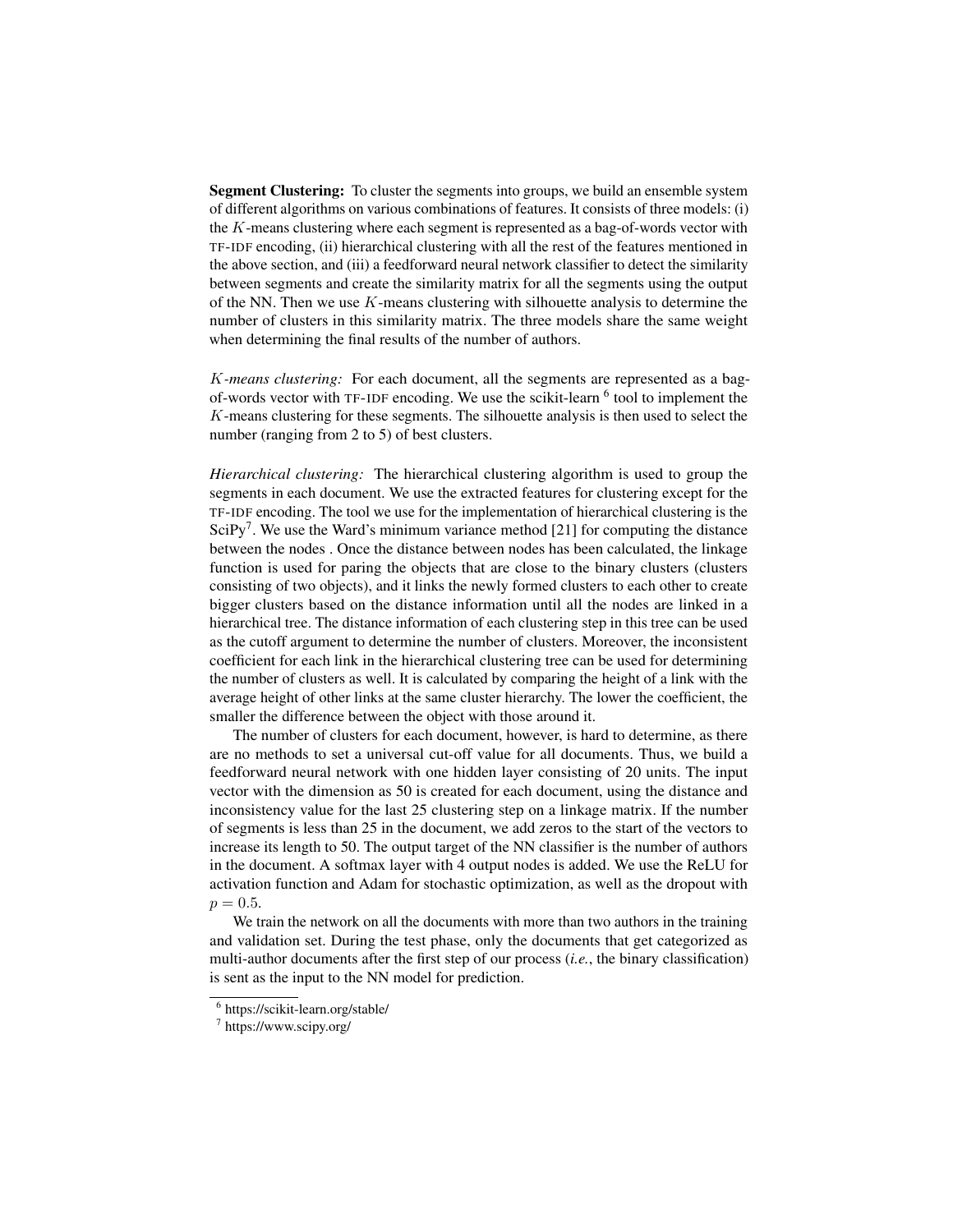| Team            | Accuracy | OCI – |       | Rank Runtime                 |
|-----------------|----------|-------|-------|------------------------------|
| zuo19           | 0.604    | 0.808 | 0.397 | 00:25:13                     |
| nath19          | 0.847    | 0.865 | 0.491 | 02:45:13                     |
| Random Baseline | 0.500    | 0.876 | 0.312 | $\qquad \qquad \blacksquare$ |

Table 2. Results for the submission from all participants in style change detection task. We participated under the name *zuo19*. The best results for each metric is shown in bold. For OCI, the lower the value, the better the performance.

K*-means with similarity matrix* We create a dataset by splitting the documents into several parts using the provided authors switches information from the gold-standard label and pairing the obtained segments. Over 40k segment pairs are selected from the documents. For half of the pairs, the two segments are written by the same author and we treat them as one category. We build a binary NN classifier for separating them with pairs written by different authors. We use all the features mentioned above except for the TF-IDF representation. The network has 2 hidden layers with 50 units and 8 units in them. We use ReLU for activation function. For each pair of segments, we define the similarity of this pair is the probability that the two segments are written by the same author. Then for a document containing  $n$  segments, we generate a similarity matrix M of size  $n * n$  where  $M_{i,j}$  is the similarity of segments  $i, j$ , using the output the NN classifier. Finally, we employ the K-means clustering method with silhouette analysis for determining the best number of authors in this similarity matrix.

# 5 Results

The results of our system are shown in Table 2. Two teams participated in this task, and our submission outperforms the other in the OCI evaluation measure, where the lower the value, the better the performance. For the first metric - accuracy, the performance of our binary classifier reaches the value as 0.6, 20 percent increase of 0.5, which serves as the baseline for a random guess. And for the second metric - OCI for multi-authors detection, our system achieves 0.808, slightly better than the random guess. The results of our system suggest that style change detection for multi-author documents is remains a challenging task and requires significant further research to be adequately resolved.

## 6 Conclusion

We develope a two-step pipeline system to detect the number of authors in the given document. The purpose of the first step is to identify whether or not the document is written by more than one author. This is achieved by using a feedforward neural network as a binary classifier. The second step is an ensemble model of different clustering methods. This identifies the number of authors for the multi-author documents. This task, however, is quite challenging, and there is scope for significant improvement in this direction.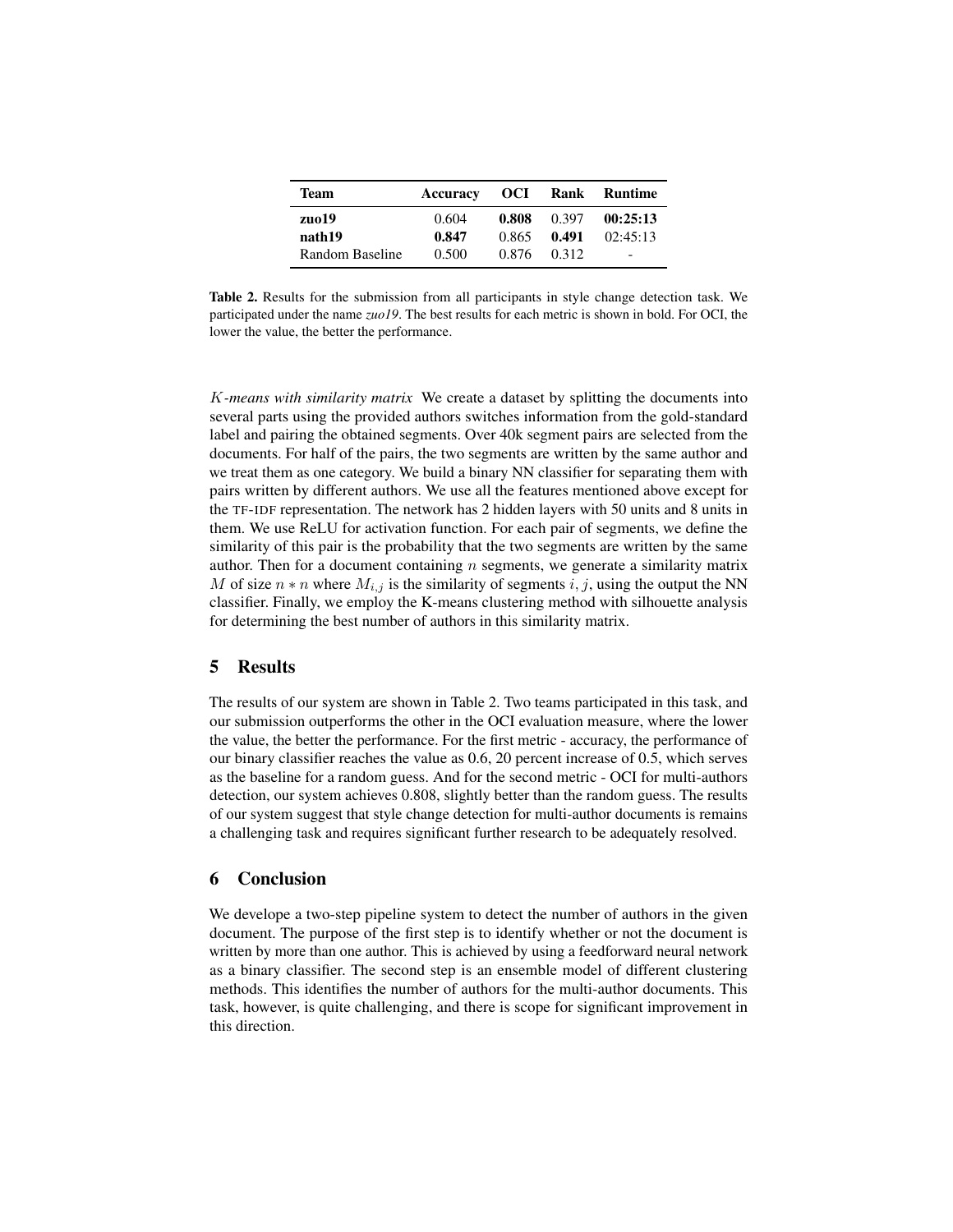#### References

- 1. Cardoso, J.S., Sousa, R.: Measuring the performance of ordinal classification. International Journal of Pattern Recognition and Artificial Intelligence 25(08), 1173–1195 (2011)
- 2. Feng, S., Banerjee, R., Choi, Y.: Characterizing Stylistic Elements in Syntactic Structure. In: Proceedings of the 2012 Joint Conference on Empirical Methods on Natural Language Processing and Computational Natural Language Learning. pp. 1522–1533. Association for Computational Linguistics (2012)
- 3. Hosseinia, M., Mukherjee, A.: A Parallel Hierarchical Attention Network for Style Change Detection — Notebook for PAN at CLEF 2018. In: Cappellato, L., Ferro, N., Nie, J.Y., Soulier, L. (eds.) CLEF 2018 Evaluation Labs and Workshop – Working Notes Papers, 10-14 September, Avignon, France. CEUR-WS.org (2018)
- 4. Iqbal, F., Binsalleeh, H., Fung, B.C., Debbabi, M.: Mining writeprints from anonymous e-mails for forensic investigation. digital investigation 7(1-2), 56–64 (2010)
- 5. Karaś, D., Śpiewak, M., Sobecki, P.: OPI-JSA at CLEF 2017: Author Clustering and Style Breach Detection—Notebook for PAN at CLEF 2017. In: Cappellato, L., Ferro, N., Goeuriot, L., Mandl, T. (eds.) CLEF 2017 Evaluation Labs and Workshop – Working Notes Papers, 11-14 September, Dublin, Ireland. CEUR-WS.org (Sep 2017)
- 6. Khan, J.: Style Breach Detection: An Unsupervised Detection Model—Notebook for PAN at CLEF 2017. In: Cappellato, L., Ferro, N., Goeuriot, L., Mandl, T. (eds.) CLEF 2017 Evaluation Labs and Workshop – Working Notes Papers, 11-14 September, Dublin, Ireland. CEUR-WS.org (Sep 2017)
- 7. Khan, J.A.: A model for style breach detection at a glance: Notebook for PAN at CLEF 2018. In: Working Notes of CLEF 2018 - Conference and Labs of the Evaluation Forum, Avignon, France, September 10-14, 2018. (2018)
- 8. Kingma, D.P., Ba, J.: Adam: A method for stochastic optimization. arXiv preprint arXiv:1412.6980 (2014)
- 9. Kuznetsov, M.P., Motrenko, A., Kuznetsova, R., Strijov, V.V.: Methods for intrinsic plagiarism detection and author diarization. In: Working Notes of CLEF 2016 - Conference and Labs of the Evaluation forum, Évora, Portugal, 5-8 September, 2016. pp. 912–919 (2016)
- 10. Mendenhall, T.C.: The characteristic curves of composition. Science 9(214), 237–249 (1887)
- 11. Potthast, M., Gollub, T., Wiegmann, M., Stein, B.: TIRA Integrated Research Architecture. In: Ferro, N., Peters, C. (eds.) Information Retrieval Evaluation in a Changing World - Lessons Learned from 20 Years of CLEF. Springer (2019)
- 12. Safin, K., Kuznetsova, R.: Style Breach Detection with Neural Sentence Embeddings—Notebook for PAN at CLEF 2017. In: Cappellato, L., Ferro, N., Goeuriot, L., Mandl, T. (eds.) CLEF 2017 Evaluation Labs and Workshop – Working Notes Papers, 11-14 September, Dublin, Ireland. CEUR-WS.org (Sep 2017)
- 13. Safin, K., Ogaltsov, A.: Detecting a change of style using text statistics: Notebook for PAN at CLEF 2018. In: Working Notes of CLEF 2018 - Conference and Labs of the Evaluation Forum, Avignon, France, September 10-14, 2018. CEUR-WS.org (2018)
- 14. Sapkota, U., Bethard, S., Montes, M., Solorio, T.: Not All Character N-grams Are Created Equal: A Study in Authorship Attribution. In: Proceedings of the 2015 Conference of the North American chapter of the Association for Computational Linguistics: Human Language Technologies. pp. 93–102 (2015)
- 15. Schaetti, N.: Character-based Convolutional Neural Network and ResNet18 for Twitter Author Profiling — Notebook for PAN at CLEF 2018. In: Cappellato, L., Ferro, N., Nie, J.Y., Soulier, L. (eds.) CLEF 2018 Evaluation Labs and Workshop – Working Notes Papers, 10-14 September, Avignon, France. CEUR-WS.org (2018)